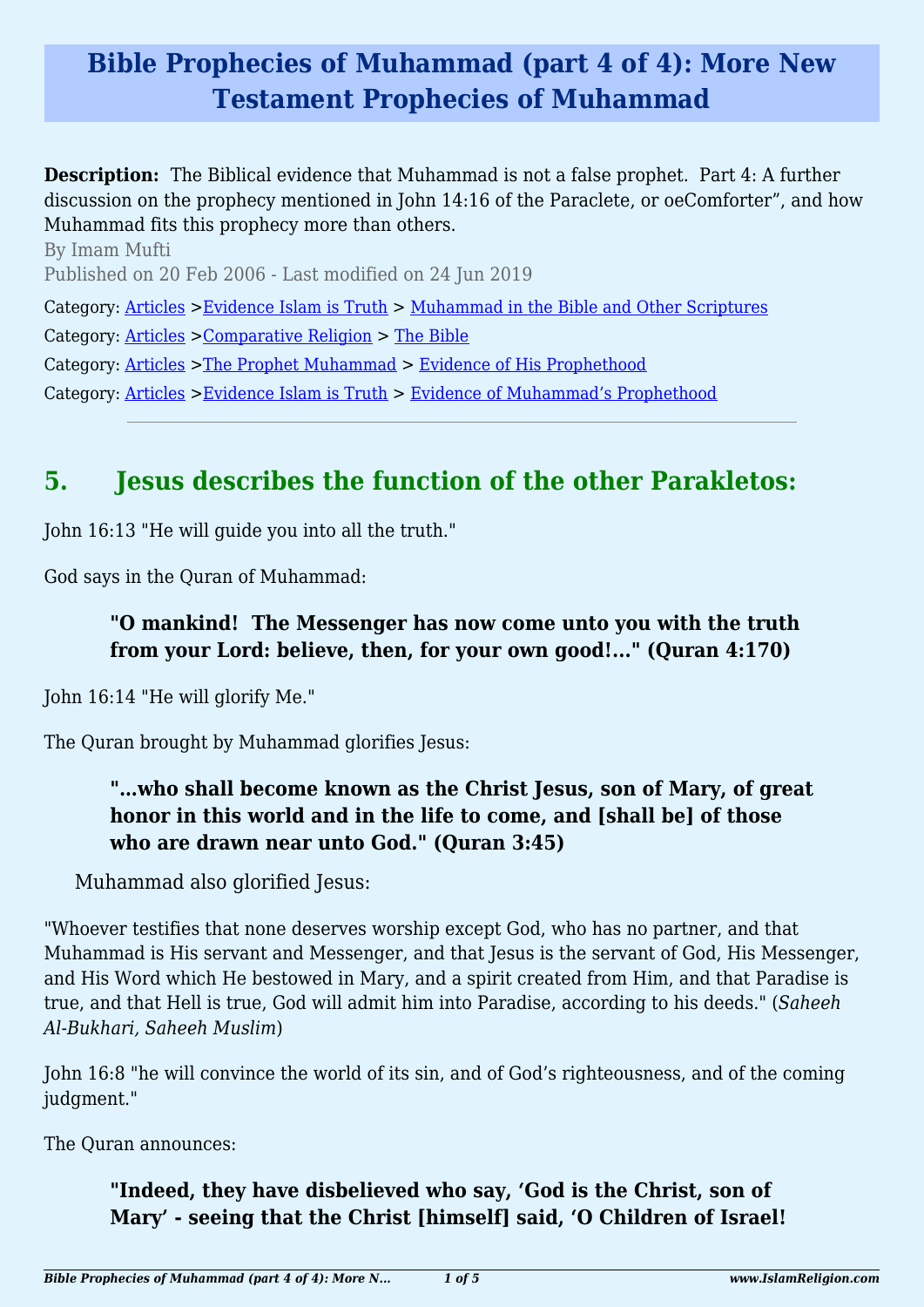#### **Worship God [alone], who is my Lord as well as your Lord.' 'Indeed, whoever ascribes divinity to any being beside God, unto him will God deny paradise, and his goal shall be the fire: and there are not for the wrongdoers any helpers!'" (Quran 5:72)**

John 16:13 "he shall not speak of himself; but whatsoever he shall hear, [that] shall he speak."

The Quran says of Muhammad:

#### **"Neither does he speak out of his own desire: that [which he conveys to you] is but [a divine] inspiration with which he is being inspired." (Quran 53:3-4)**

John 14:26 "and bring all things to your remembrance, whatsoever I have said unto you."

The words of the Quran:

#### **"…while the Messiah had said, 'O Children of Israel, worship God, my Lord and your Lord.'" (Quran 5:72)**

…reminds people of the first and greatest command of Jesus they have forgotten:

"The first of all the commandments is, 'Hear, O Israel; the Lord our God is one Lord.'" (Mark 12:29)

John 16:13 "and He will disclose to you what is to come."

The Quran states:

#### **"That is from the news of the unseen which We reveal, [O Muhammad], to you…" (Quran 12:102)**

Hudhaifa, a disciple of Prophet Muhammad, tells us:

"The Prophet once delivered a speech in front of us wherein he left nothing but mentioned everything that would happen till the Hour (of Judgment)." (*Saheeh Al-Bukhari*)

John 14:16 "that he may abide with you for ever."

<span id="page-1-0"></span>…meaning his original teachings will remain forever. Muhammad was God's last prophet to humanity.[\[1\]](#page-3-0) His teachings are perfectly preserved. He lives in the hearts and minds of his adoring followers who worship God in his exact imitation. No man, including Jesus or Muhammad, has an eternal life on earth. *Parakletos* is not an exception either. This cannot be an allusion to the Holy Ghost, for present day creed of the Holy Ghost did not exist until the Council of Chalcedon, in 451 CE, four and half centuries after Jesus.

John 14:17 "he will be the spirit of truth"

…meaning he will be true prophet, see 1 John 4: 1-3.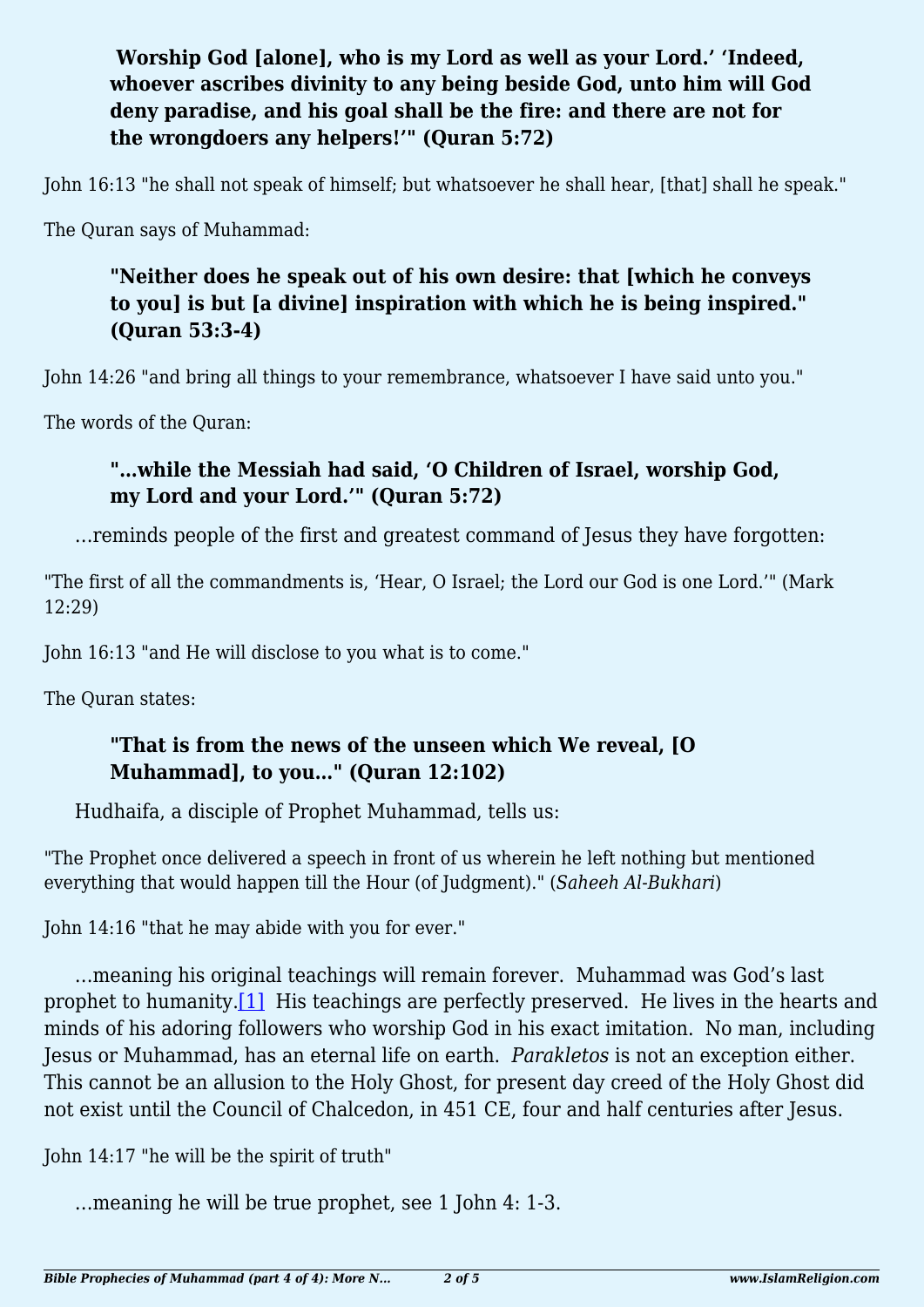John 14:17 "the world neither sees him..."

Many people in the world today do not know Muhammad.

John 14:17 "...nor knows him"

Fewer people recognize the real Muhammad, God's Prophet of Mercy.

John 14:26 "the Advocate (parakletos)"

Muhammad will be the advocate of humanity at large and of sinful believers on Judgment Day:

People will look for those who can intercede on their behalf to God to reduce the distress and suffering on Day of Judgment. Adam, Noah, Abraham, Moses, and Jesus will excuse themselves.

Then they will come to our Prophet and he will say, "I am the one who is able." So he will intercede for the people in the Great Plain of Gathering, so judgment may be passed. This is the 'Station of Praise' God promises Him in the Quran:

### **"…It may be that your Lord will raise you to Station of Praise (the honor of intercession on the Day of Resurrection)" (Quran 17:79[\)\[2\]](#page-3-1)**

<span id="page-2-0"></span>Prophet Muhammad said:

"My intercession will be for those of my nation who committed major sins." (*Al-Tirmidhi*)

"I shall be the first intercessor in Paradise." (*Saheeh Muslim*)

Some Muslim scholars suggest what Jesus actually said in Aramaic represents more closely the Greek word *periklytos* which means the 'admired one.' In Arabic the word 'Muhammad' means the 'praiseworthy, admired one.' In other words, *periklytos* is "Muhammad" in Greek. We have two strong reasons in its support. First, due to several documented cases of similar word substitution in the Bible, it is quite possible that both words were contained in the original text but were dropped by a copyist because of the ancient custom of writing words closely packed, with no spaces in between. In such a case the original reading would have been, "and He will give you another comforter ( *parakletos*), the admirable one (*periklytos*)." Second, we have the reliable testimony of at least four Muslim authorities from different eras who ascribed 'admired, praised one' as a possible meaning of the Greek or Syriac word to Christians scholars[.\[3\]](#page-3-2)

<span id="page-2-1"></span>The following are some who attest that the Paraclete is indeed an allusion to Muhammad, may the mercy and blessings of God be upon him:

## **The First Witness**

Anselm Turmeda (1352/55-1425 CE), a priest and Christian scholar, was a witness to the prophecy. After accepting Islam he wrote a book, *"Tuhfat al-arib fi al-radd 'ala Ahl al-Salib."*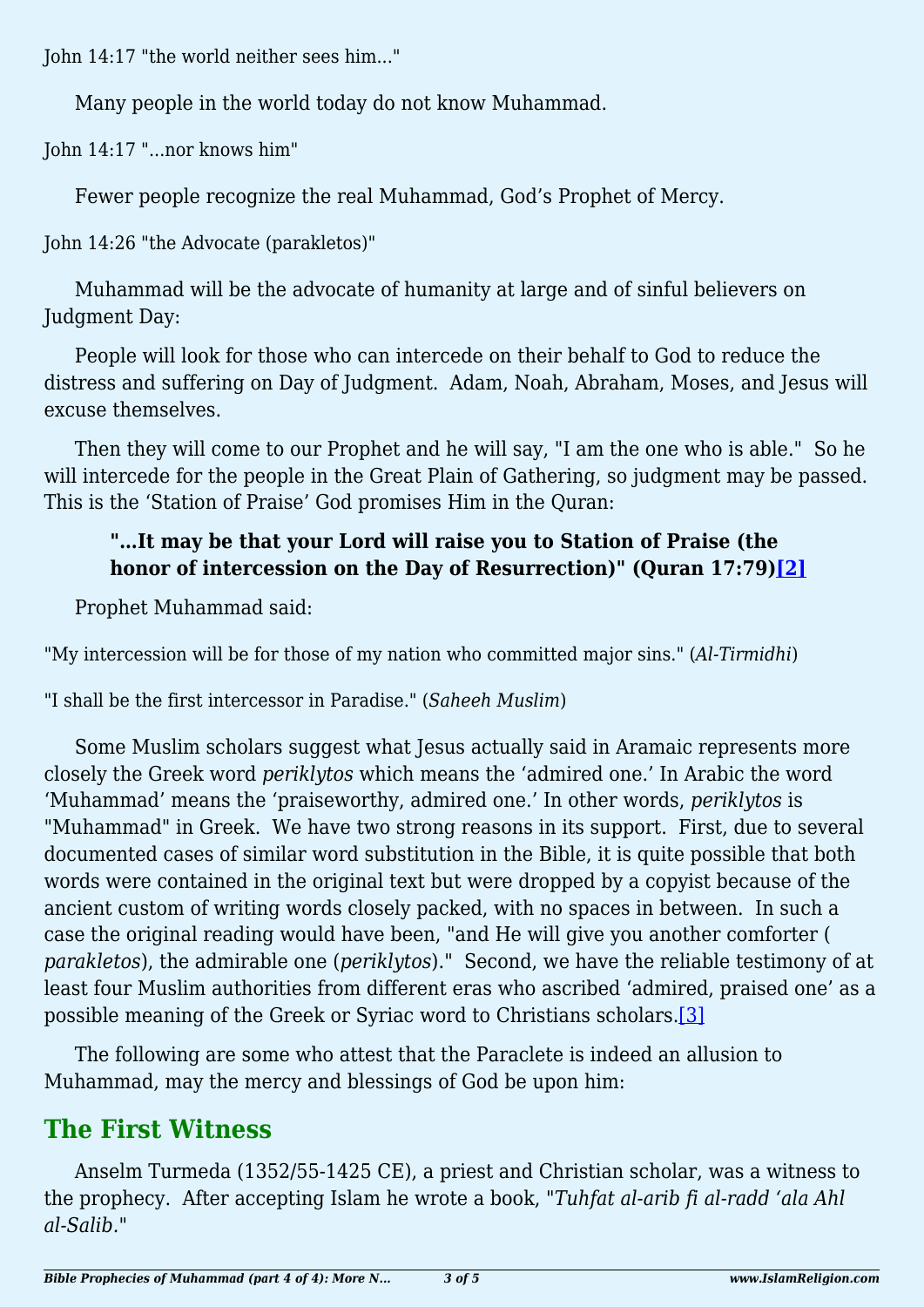### **The Second Witness**

<span id="page-3-4"></span>Abdul-Ahad Dawud, the former Rev. David Abdu Benjamin Keldani, BD, a Roman Catholic priest of the Uniate-Chaldean sect.<sup>[\[4\]](#page-3-3)</sup> After accepting Islam, he wrote the book, 'Muhammad in the Bible.' He writes in this book:

"There is not the slightest doubt that by "Periqlyte," Prophet Muhammad, i.e. Ahmad, is intended."

### **The Third Witness**

A synopsis of the life of Muhammad Asad has already been given above. Commenting on the verse:

#### **"…an apostle who shall come after me, whose name shall be Ahmad" (Quran 61:6)**

…where Jesus predicts the coming of Muhammad, Asad explains that the word Parakletos:

"…is almost certainly a corruption of Periklytos ('the Much-Praised'), an exact Greek translation of the Aramaic term or name Mawhamana. (It is to be borne in mind that Aramaic was the language used in Palestine at the time of, and for some centuries after, Jesus and was thus undoubtedly the language in which the original - now lost - texts of the Gospels were composed.) In view of the phonetic closeness of Periklytos and Parakletos it is easy to understand how the translator - or, more probably, a later scribe - confused these two expressions. It is significant that both the Aramaic Mawhamana and the Greek Periklytos have the same meaning as the two names of the Last Prophet, Muhammad and Ahmad, both of which are derived from the Hebrew verb hamida ('he praised') and the Hebrew noun hamd ('praise')."

Endnotes:

<span id="page-3-0"></span>[\[1\]](#page-1-0) Quran 33:40.

<span id="page-3-1"></span>[\[2\]](#page-2-0) See also *Saheeh Al-Bukhari*

<span id="page-3-2"></span>[\[3\]](#page-2-1) 'Sirat Rasul Allah,' by Ibn Ishaq (85-151 CE)p, 103. 'Bayn al-Islam wal-Masihiyya: Kitab 'Abi Ubaida al-Khazraji ,' p. 220-221 by Abu Ubaida al-Khazraji (1146-1187 CE) p. 220-221. 'Hidaya tul-Hayara,' by Ibn ul-Qayyim, p. 119. 'al-Riyadh al-Aniqa,' by al-Suyuti, p. 129.

<span id="page-3-3"></span>[\[4\]](#page-3-4) Read his biography here: (http://www.muhammad.net/biblelp/bio\_keldani.html.)